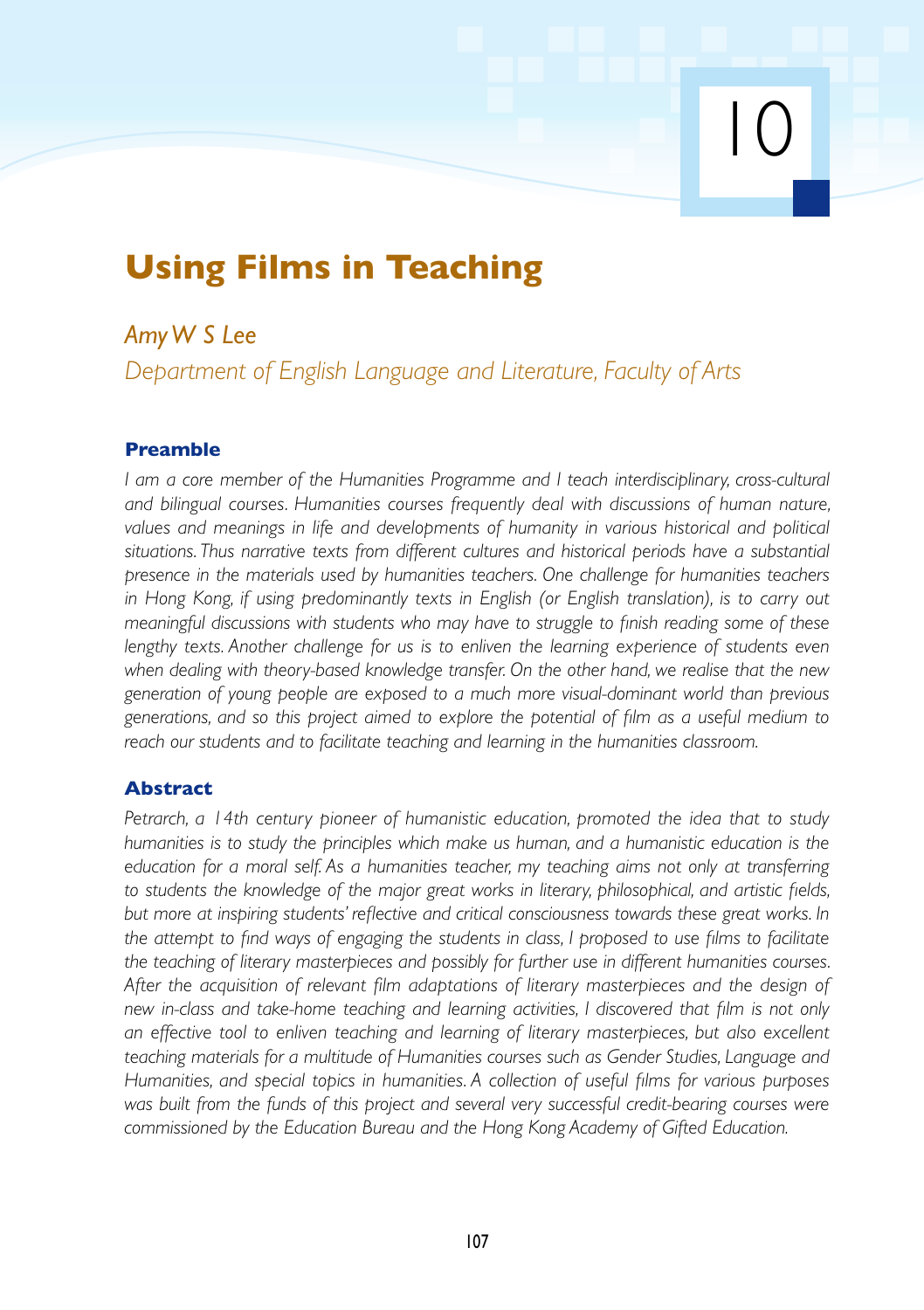### **Keywords**

Adaptation of masterpieces, interactive class activities, film masterpieces, creative writing, values and meanings in life, moral decisions, humanities

#### **Introduction**

Since joining the Humanities Programme of HKBU, I have been assigned to teach interdisciplinary, cross-cultural, and sometimes bilingual courses such as the following: *HUM 1110 Introduction to the Humanities, HUM 1150 Humanism and the Individual, HUM 1140 Human Self Discovery, HUM 2170 Research Methods in the Humanities, HUM 2160 Gender Studies, HUM 2180 Great Works in the Humanities, and ENG 3770 Literature and Film.* A common feature among these courses is a strong reference to the traditions of humanistic texts across different cultures and times. That means course materials used frequently include a substantial amount of lengthy narrative texts, as well as philosophical essays and theoretical discussion papers in both English and Chinese. This is usually not a major problem for highly motivated students, but with a relatively large class (ranging from 40-80 students) and also mixed student background (most Humanities courses are open to students from all other disciplines), a more interactive and feasible way communicating these lengthy narrative and theoretical texts is needed.

In the spirit of a 14th century pioneering humanistic scholar, Petrarch, to study humanities is to study the principles which make us human, and a humanistic

education is the education for a moral self. The courses offered by the Humanities Programme aim not only at transferring the knowledge of traditional and contemporary humanities masterpieces, but also inculcating in our students an ability to make moral decisions. In this light, it is of utmost importance that teaching and learning should engage students' intellectual, emotional and spiritual abilities. In an attempt to achieve an active communication with the students, I proposed to explore the film medium both as a tool and a context to maximize the teaching and learning experience. An initial choice of films to be used included film adaptations of major literary works as they might attract students to approach the written originals of the masterpieces. As the project went on, different types of narrative films were found to be useful, and also other ways of using these narrative films had been discovered.

The application for this grant therefore aimed at a more systematic and thorough exploration of the visual medium of films in order to identify suitable items for teaching various courses in the classroom. It was hoped that at the end of the project, a set of films would be identified for classroom use, and relevant teaching materials would be developed in relation to various courses within the humanities.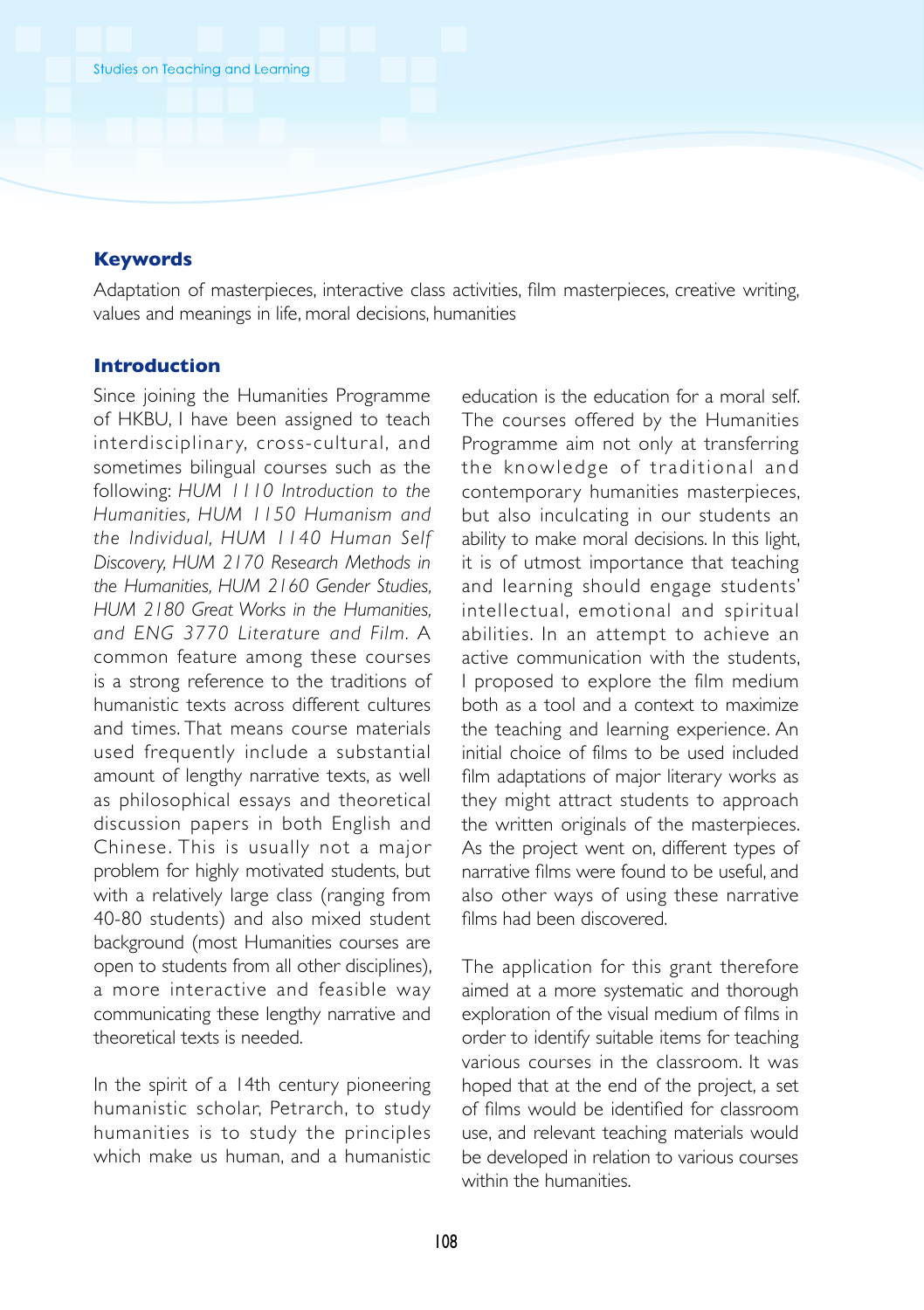#### **Aims and Objectives**

The project sought funding for the following intentions:

- 1. the acquisition of suitable resources, especially films, for various courses that I am teaching for the Humanities Programme;
- 2. development of course materials based on the acquired films for the various courses I am teaching; and
- 3. exploration of new ways of using films in the Humanities classroom, including possible design of new courses.

#### **Methodology**

The first stage of the project was the acquisition of films to serve as additional materials for in-class interaction and discussion when teaching narrative texts of different historical periods. Criteria for selection depended on the actual course materials chosen, the availability of film adaptations of the chosen texts, language of the films, quality and focus of these film adaptations, as well as their potential to enhance relevant teaching and learning experience.

After the initial acquisition of films, the next stage was devising course materials using these films to enhance the particular learning outcomes at course, lesson and individual student group levels. At this early stage, as the film choices were mainly adaptations of masterpieces, a lot of attention had been put on comparing and contrasting the narratives in the films and

the original written pieces. This comparative approach could draw students' attention to the overall plot development as well as the specific details in various texts. Selected scenes from these films were chosen for illustration in class to highlight the similarities and/or differences from the original for in-class activities including discussion, short writing tasks, debates and role-playing.

The attempt to use mainly film adaptations of literary masterpieces for illustration purpose and focusing on major theme, characterisation, narrative approach, critical interpretation was a success as it added value to the teaching and learning experience in terms of increasing students' participation and interest in the process. Showing scenes from films successfully engaged students' attention and increased their desire to approach the original texts in order to have a better understanding of the materials and specific points of discussion. Films such as *The Crucible* (1996), *Kiss of the Spider Woman* (1984), *The Color Purple* (1984), *Orlando* (1992), and the *Sherlock Holmes* series were useful adaptations to assist in enlisting student discussions concerning various issues of the literary texts. This was particularly obvious when dealing with more traditional narrative texts such as those featuring in *HUM 2180 Great Works in the Humanities* and *HUM* 1150 *Humanism and the Individual.*

With an experience of using film adaptations of literary masterpieces, the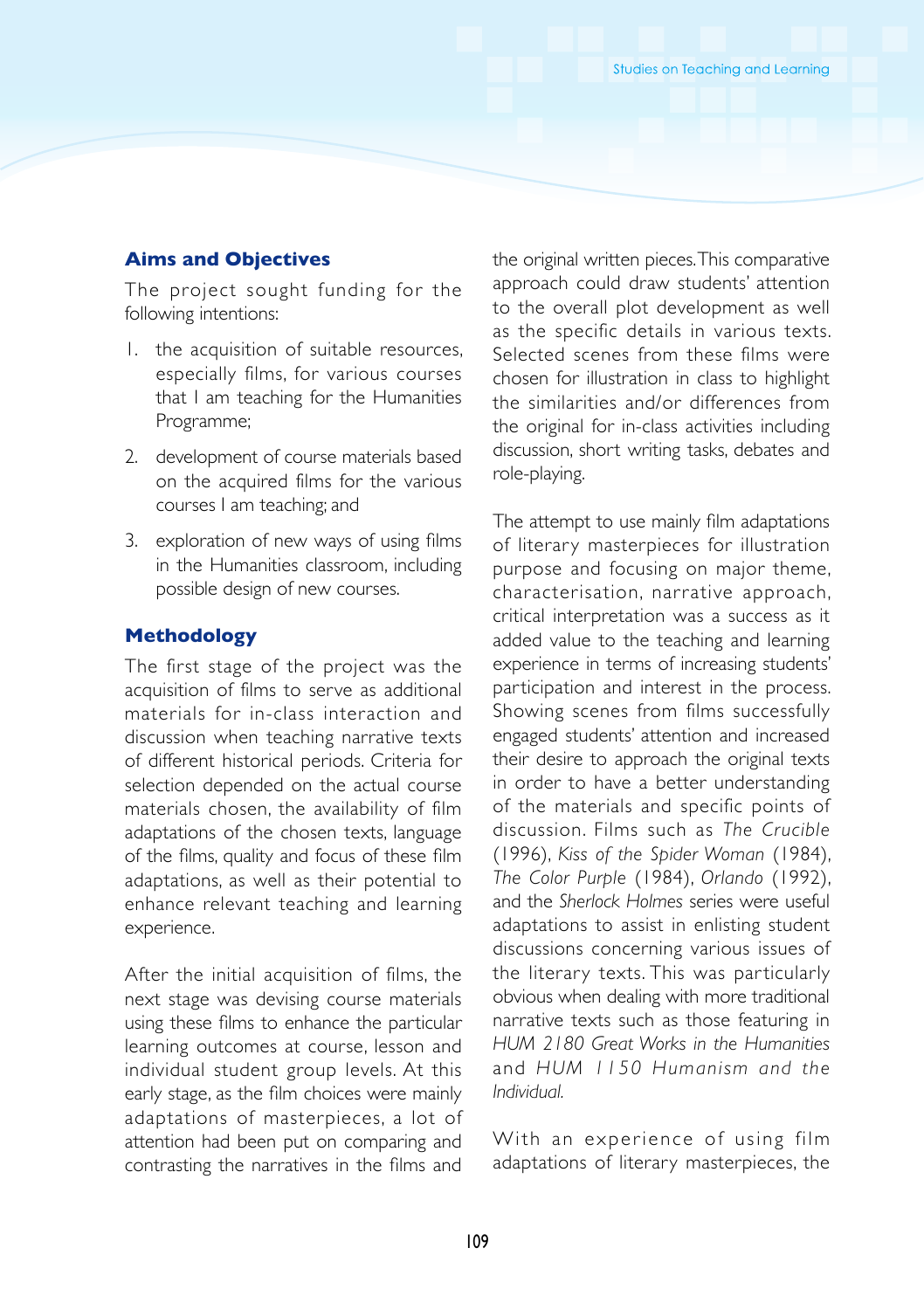project moved on to another stage, which involved choosing more contemporary narrative texts not necessarily related to any traditional literary masterpieces. In this second stage of the project, a variety of films of different narrative types were chosen not to illustrate written pieces, but to be used as teaching materials. Films such as *Some Like It Hot* (1961), *Tootsie* (1982), *Sunset Boulevard* (1950), *Citizen Kane* (1941), *The Alien* series, and *The Terminator* series, to name but a few, were very interesting narrative texts and could be used for illustrations of multiple areas of interest. Criteria for choice included discussion of important values and meanings in life, human nature, culture and differences, gender, language and communication, the human body and our mind, and other issues relevant to what Humanities as a programme is teaching.

This stage was an exciting experience because of the active student participation in class. Students were receptive to seeing these film narratives as talking about issues of their lives, how human beings are relating to their changing world in changing ways, and also how these films, though being part of the popular culture, can be interpreted as texts seriously discussing phenomena in our world. Again, short sections of these films were screened in class to be followed by individual and small group in-class activities such as role-playing, presentations, games, debates and short writing tasks.

A project assistant had been hired for a few months to assist in the acquisitions of films and books. The assistant also helped to do some online research of certain films and their production background, and was responsible for word processing of some of the teaching materials I designed.

#### **Results/Findings**

The project has produced results in different aspects:

- 1. A collection of different film types which are useful for the teaching of various Humanities courses and which can also be used as a foundation for future new course designs. (The collection includes film adaptations of literary masterpieces as well as great films discussing important and relevant issues taught under different courses in the Humanities programme.)
- 2. Teaching materials based on these films, which had been used in the teaching of *HUM 1110 Humanities Study and Research Methods, HUM 2160 Gender Studies, HUM 2180 Great Works in the Humanities,* and *HUM 2150 Language and the Humanities.*
- 3. A newly designed course, *HUM 3130 Special Topic in the Humanities: Human Beings and the Monsters they Create,* was constructed using many films purchased with the funds of this grant.
- 4. Some of the films purchased inspired new teaching designs which were the basis of course projects sent to the Education Bureau (EDB) and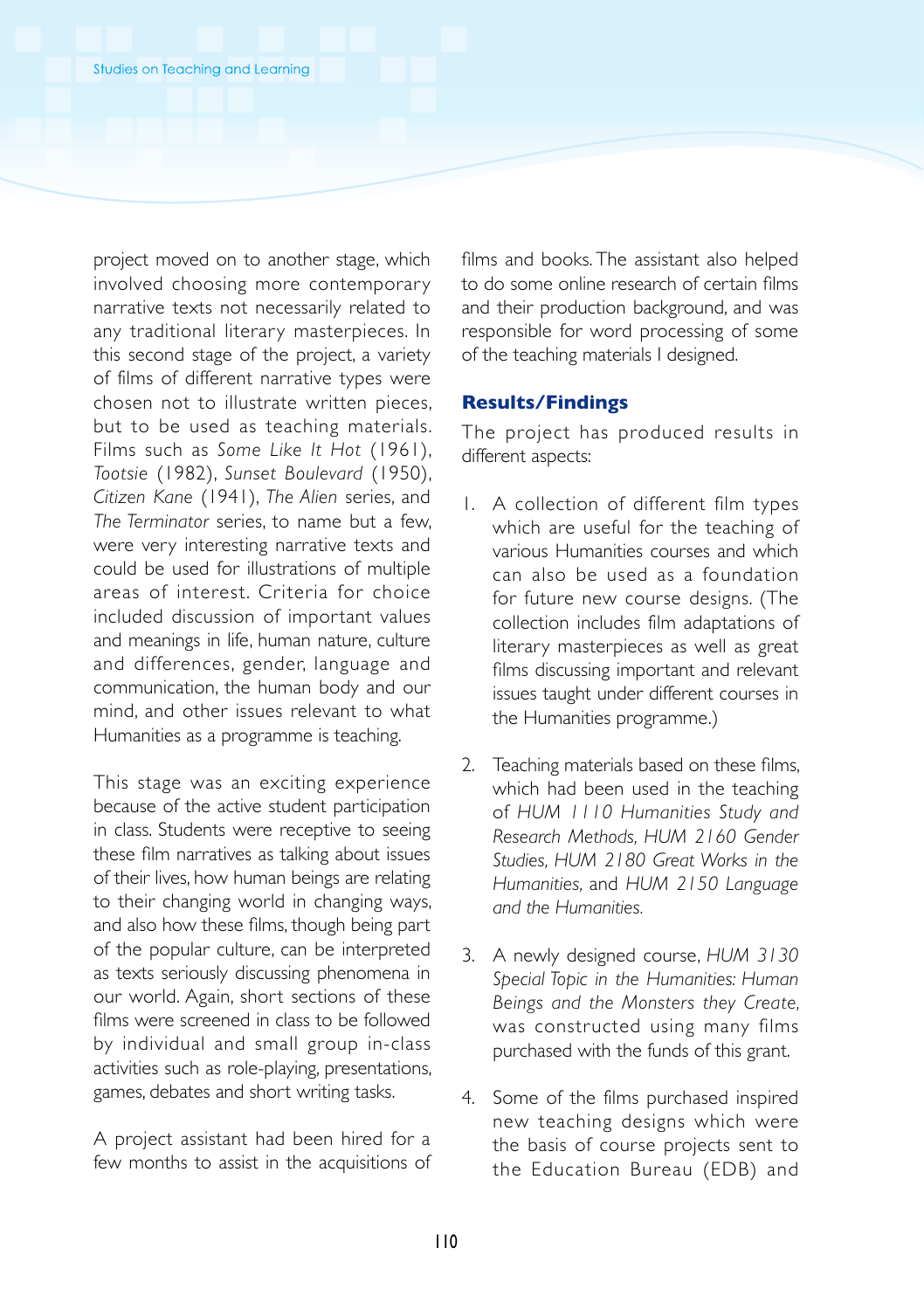subsequently Hong Kong Academy of Gifted Education (HKAGE). As a result, I designed, coordinated and taught several EDB-commissioned courses for gifted students in Hong Kong. These courses included *Film Art and Culture, Mentorship Scheme: Drama as Human Experience, Credit-Bearing Course for Exceptionally Gifted Students: English Creative Writing, Mentorship Scheme in English Creative Writing and Drama, and Credit-Bearing Course in English Creative Writing: Frankenstein's Monster.*

- 5. I wrote *Film English* and it was later published by a local publisher Sing Tao. This book is a discussion of eight masterpieces in films in the last 80 years for teachers and students who are interested in reading films not only as stories, but also as carriers of interesting information and sites of meaningful intellectual discussions.
- 6. Trained as a literary comparatist, I am now much more familiar with using films alongside written texts, as well as handling films as a specific kind of text. Now I can respond to films with ease in turning them into useful teaching and learning materials.

Although the grant was not requested to improve the teaching quality of a particular course, in the teaching evaluation done at the end of the semester, students often referred to the excellent choice of texts in the various courses I taught, and they were particularly impressed by the very

interesting audio-visual materials included in the otherwise reading-oriented courses. Many students of *HUM 2180* remarked on the interactive and interesting in-class activities I designed in relation to the film texts. I believe this showed that the students enjoyed the teaching and learning experience resulted from a successful incorporation of these films.

#### **Discussion**

Stam stated in his book *Literature through Film* that the study of film adaptations of masterpieces is "beyond fidelity". Films can be studied for the "multicultural nature of artistic intertextuality, the problematic nature of illusionism, the wealth of 'magical' and reflexive alternatives to conventional realism, and the crucial importance both of medium specificity – film as film – and of the migratory, crossover elements shared between film and other media" (Stam, 2005, P.3). In the course of the project, I had plenty of experience to feel the truth of what Stam wrote about film adaptations and also that the film medium indeed is a very good teaching material. Human beings are naturally attracted to narratives, and narratives in images become important carriers of messages, reflections of our world, and means of fulfilling human imaginations and desires. It has therefore a rich potential to be used in the classroom in many different ways. In this project, I started with adaptations of great literary works and extended to films of other genres and types, using them as objects of study and stepping stones for other cultural and historical issues within the study of the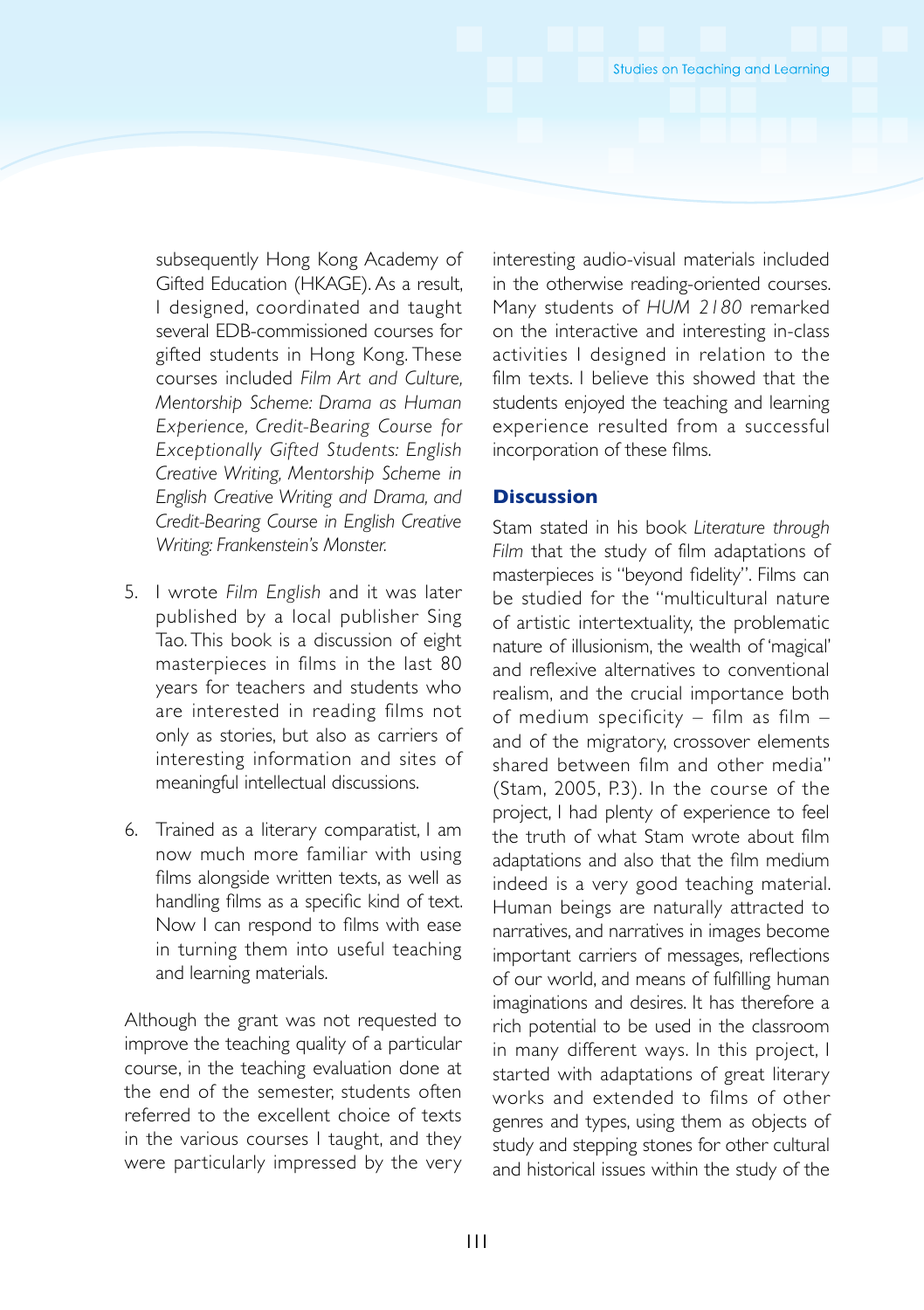Humanities. I hope in the future to engage in other research projects using films for more specific purposes, such as designing a new course to teach creativity using films as the main means of support.

## **Enhancement on Teaching and Learning**

Responses from students during inclass learning activities, as well as their performance in tutorial discussions involving films showed that this is a medium that speaks to them. Films also frequently featured in students' presentations. I believe therefore that the project has been very much relevant to the needs of the Humanities programme and any teaching aiming at creating a reflective human being.

*In HUM 2180 Great Works in the Humanities*, film adaptations served the purpose of guiding students in their reading of the original written texts, and helped to focus the teaching and learning on specific issues and contexts more easily as scenes were chosen to be screened in class. Compare and contrast between the written and the film texts often became good starting points of discussions about the major issues and themes in the texts.

*In HUM 3 1 3 0 S pe c ia l To p i c s in the Humanities (Human Beings and the Monsters they Create)*, a film-based course discussing humanity and its fears and dreams, many students came to audit the course because the texts chosen and the issues for discussion were felt to be relevant to their very existence. Seeing the power of the visual image and the narrative mode, I have confidence in adopting more filmic materials for future classroom teaching to create an interactive and engaging teaching and learning experience.

The use of films also has an additional dimension – while the students respond to the films as students studying assigned texts, at the same time they are also individual human beings responding to films which may or may not be in line with their values and beliefs. Very often after the class, students approached me to talk about parts and aspects of the films which they liked or disliked, not necessarily related to the lecture. I think this is a very good proof that the films have become a good site for a genuine exchange of ideas and feelings among human beings, and this is also one of the ultimate goals of a humanistic education.

#### **Limitations/Difficulties**

Films, like other texts we deal with in the Humanities, have their own contexts and histories. In using a film for teaching purpose, the instructor has to judge how much of the contexts and histories should be introduced into the classroom discussion. To the humanities students (or students of any discipline apart from those of Media Studies) who are not equipped with the knowledge of film language, sometimes it can be difficult preparing them for discussions which may involve many technical aspects of the film medium.